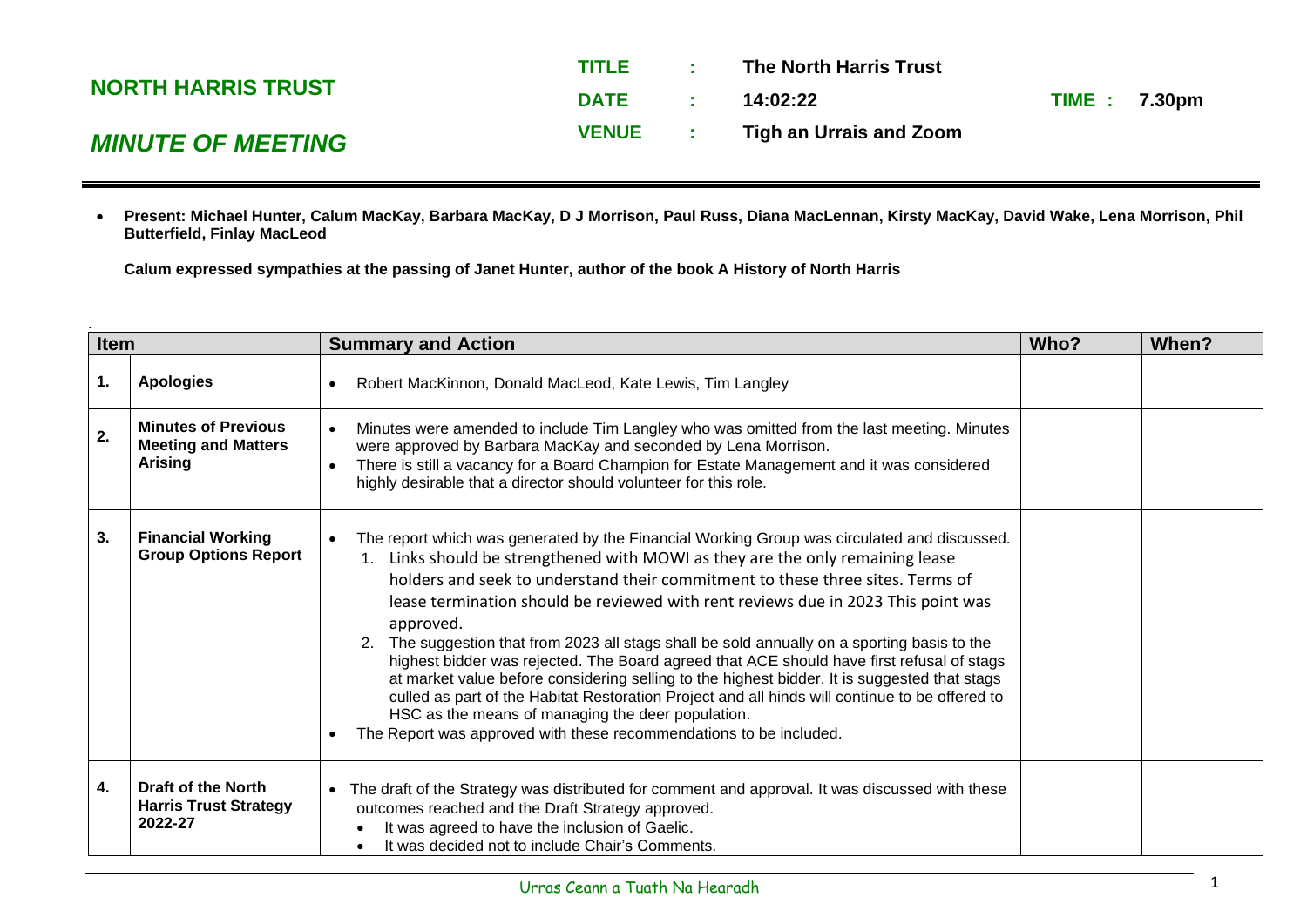| Item |                      | <b>Summary and Action</b>                                                                                                                                                                                                                                                                                                                                                                                                                                                                                                                                                                                                                                                                                                                                                                                                                                                                                                                                                                                                                                                                                                                                                                                                                                                                                                                                                                                                                                                 |      | When? |
|------|----------------------|---------------------------------------------------------------------------------------------------------------------------------------------------------------------------------------------------------------------------------------------------------------------------------------------------------------------------------------------------------------------------------------------------------------------------------------------------------------------------------------------------------------------------------------------------------------------------------------------------------------------------------------------------------------------------------------------------------------------------------------------------------------------------------------------------------------------------------------------------------------------------------------------------------------------------------------------------------------------------------------------------------------------------------------------------------------------------------------------------------------------------------------------------------------------------------------------------------------------------------------------------------------------------------------------------------------------------------------------------------------------------------------------------------------------------------------------------------------------------|------|-------|
|      |                      | • It was agreed that a shorter, snappier, vision statement be drafted and a set of bullet points<br>to list the goals.<br>Community engagement should be a priority. It was agreed that the Trust shall strongly<br>encourage input and feedback, both positive and negative, from the local community, and<br>especially from Trust members, on the direction of the organisation and the way forward as<br>part of the wider community.<br>A 'Directors Month' was suggested where Directors engage with community members to<br>gauge and evaluate the work of the Trust.<br>It was agreed that the Trust's work be marketed more frequently to a wider audience to<br>raise the profile of the Trust.<br>Investigate employment and training opportunities.<br>Continue to identify and facilitate business space.<br>The Trust will produce an updated and current Estate Management Plan, offering an<br>overview of the possibilities for improving quality of life for the community and the wider<br>public through conserving and improving the land asset. This will include complementary<br>documents such as a Deer Management Plan that take a landscape level approach, as<br>well as Site Management Plans that deal with specific locations with identified pressures or<br>opportunities.<br>The financial plan prepared by the working group was agreed.                                                                                              | Who? |       |
| 5.   | <b>Staff Reports</b> | • The AGM will be held on the 8 <sup>th</sup> March in the Community Centre. It will be advertised online<br>tomorrow & in next week's De tha Dol?. There were 6 directors due to retire by rotation and the<br>4 drawn by ballot for election are:<br>Robert MacKinnon - Tarbert area<br>Donnie MacLeod - Scalpay area<br>Kirsty MacKay - Rhenigidale, Marig, Eileananabuich area<br>Kate Lewis - Hushinish - Meavaig area<br>There has been no interest in the Marketing post advertised through Napier University. This will<br>$\bullet$<br>be revisited at a later date.<br>The majority of Scalpay grazings shareholders voted against participating in the NRF scheme.<br>$\bullet$<br>The finances set aside for Scalpay will be reallocated to other areas in the scheme.<br>Michael suggested a temporary board subgroup should be formed to make decisions on a<br>$\bullet$<br>number of land related matters. It was decided that the directors in person in the office would<br>look over them after the main meeting. This was subsequently undertaken.<br>The new tenants are now in residence in Creag Aonaich.<br>$\bullet$<br>There will be a meeting of the Harris Forum in Talla na Mara tomorrow night.<br>$\bullet$<br>The Lewis & Harris Deer Management Group AGM is to be held in the office on 23rd February.<br>$\bullet$<br>Any interested Board members are welcome to attend. They are looking for a secretary if<br>anyone is interested. |      |       |